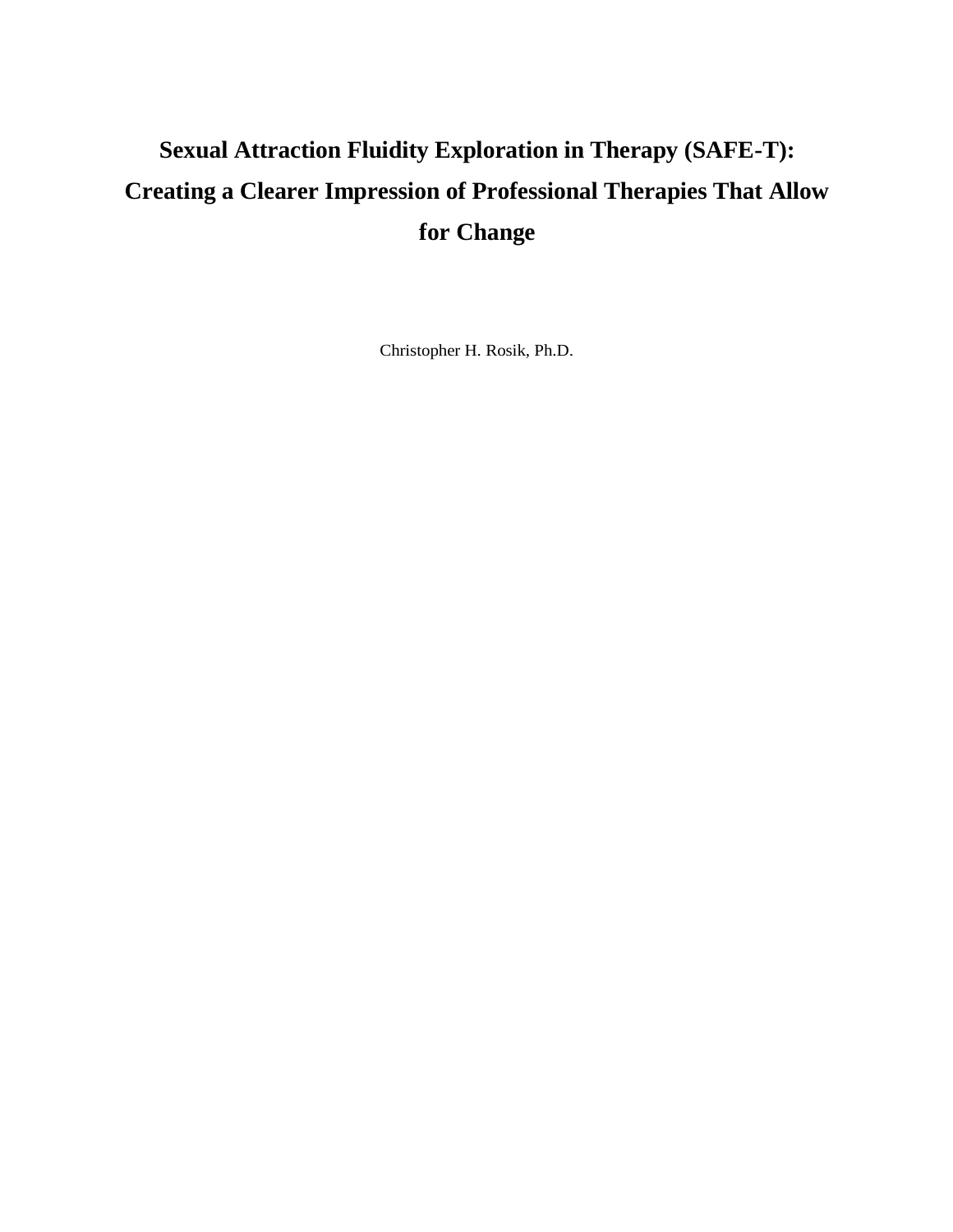## **Abstract**

The Alliance/NARTH Institute has recommended new terminology be utilized in describing licensed mental health care for unwanted same-sex attractions with change-oriented goals: Sexual Attraction Fluidity Exploration in Therapy (SAFE-T). This formal announcement of the organization provides a scientific rationale for the employment of SAFE-T language as well as suggestions on how this new language can be used.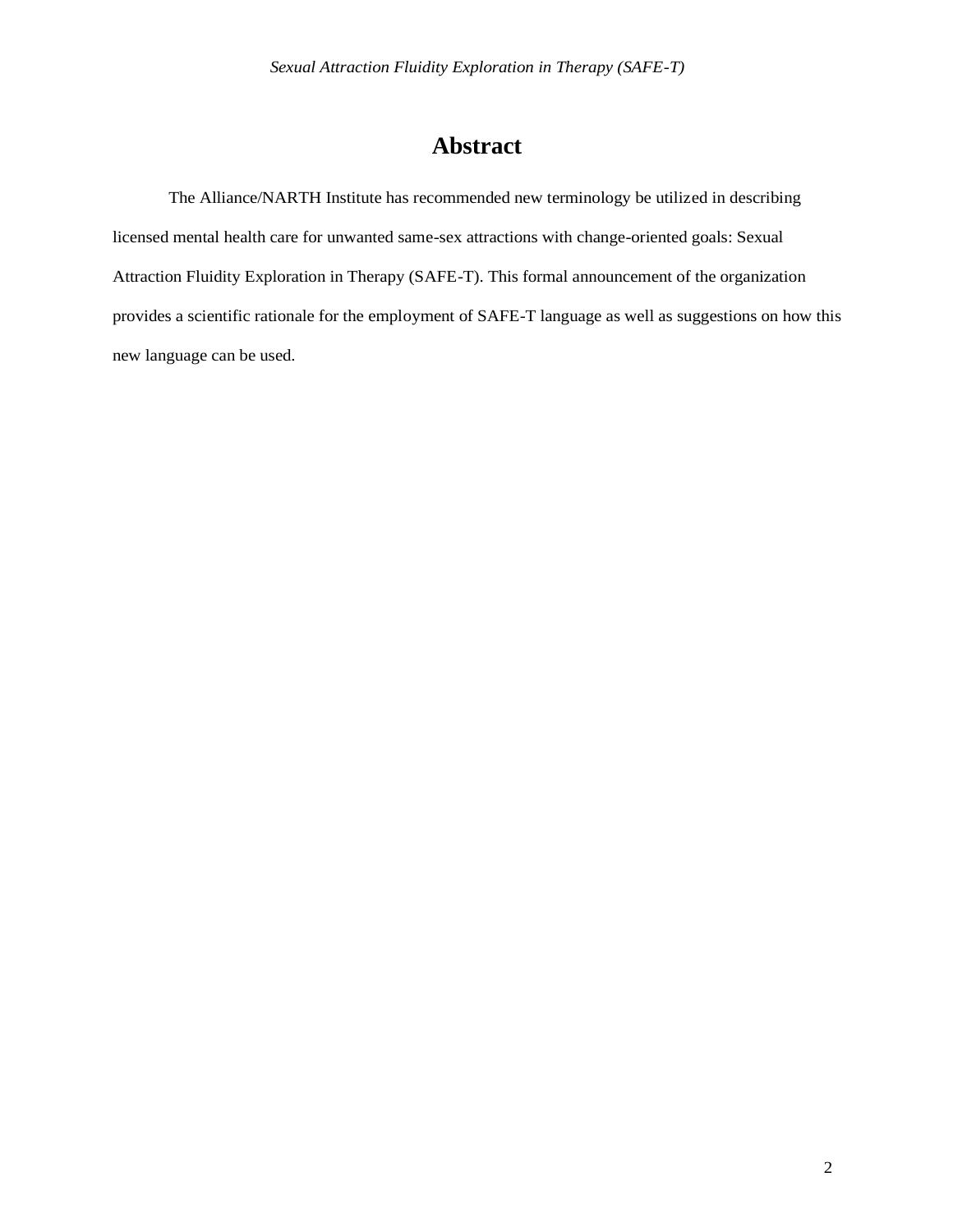During its May 27th, 2016, meeting, the board of the Alliance for Therapeutic Choice and Scientific Integrity (ATCSI) voted unanimously to endorse new terminology that more accurately and effectively represents the work of Alliance therapists who see clients with unwanted same-sex attractions. The board has come to believe that terms such as reorientation therapy, conversion therapy, and even sexual orientation change efforts (SOCE) are no longer scientifically or politically tenable. Among the many reasons the board felt it time to retire these older terms as much as possible were the following:

- 1. These terms imply that categorical change (from exclusive SSA to exclusive OSA) is the goal. This is a degree of change that is statistically rare and not demanded of any other psychological experience as a condition of legitimate psychological care.
- 2. The current terms imply there is a specific and exotic form of therapy that is being conducted (not standard therapeutic modalities).
- 3. These terms imply that sexual orientation is an actual entity (i.e., the terms all reify sexual *orientation* as immutable).
- 4. The terms imply that change is the therapist's goal and not that of the clients (i.e., it's coercive rather than self-determined).
- 5. These terms (especially SOCE) do not differentiate between professional conducted psychotherapy and religious or other forms of counseling practice.
- 6. These terms have been demonized and/or developed by professionals completely unsympathetic to therapies that allow for change in same-sex attractions and behaviors. This means that Alliance clinicians are immediately on the defensive as soon as they reference their therapeutic work in these terms.

For all these reasons and more, first the Alliance Executive Committee and then the Alliance Board discussed potential new terminology and finally settled upon the name "Sexual Attraction Fluidity Exploration in Therapy" (the acronym of which is SAFE-T). The Board believes this term has many advantages that commend its usage. First, it addresses all of the concerns noted above. It does not imply that categorical change is the goal and in so doing create unrealistic expectations for many clients. Nor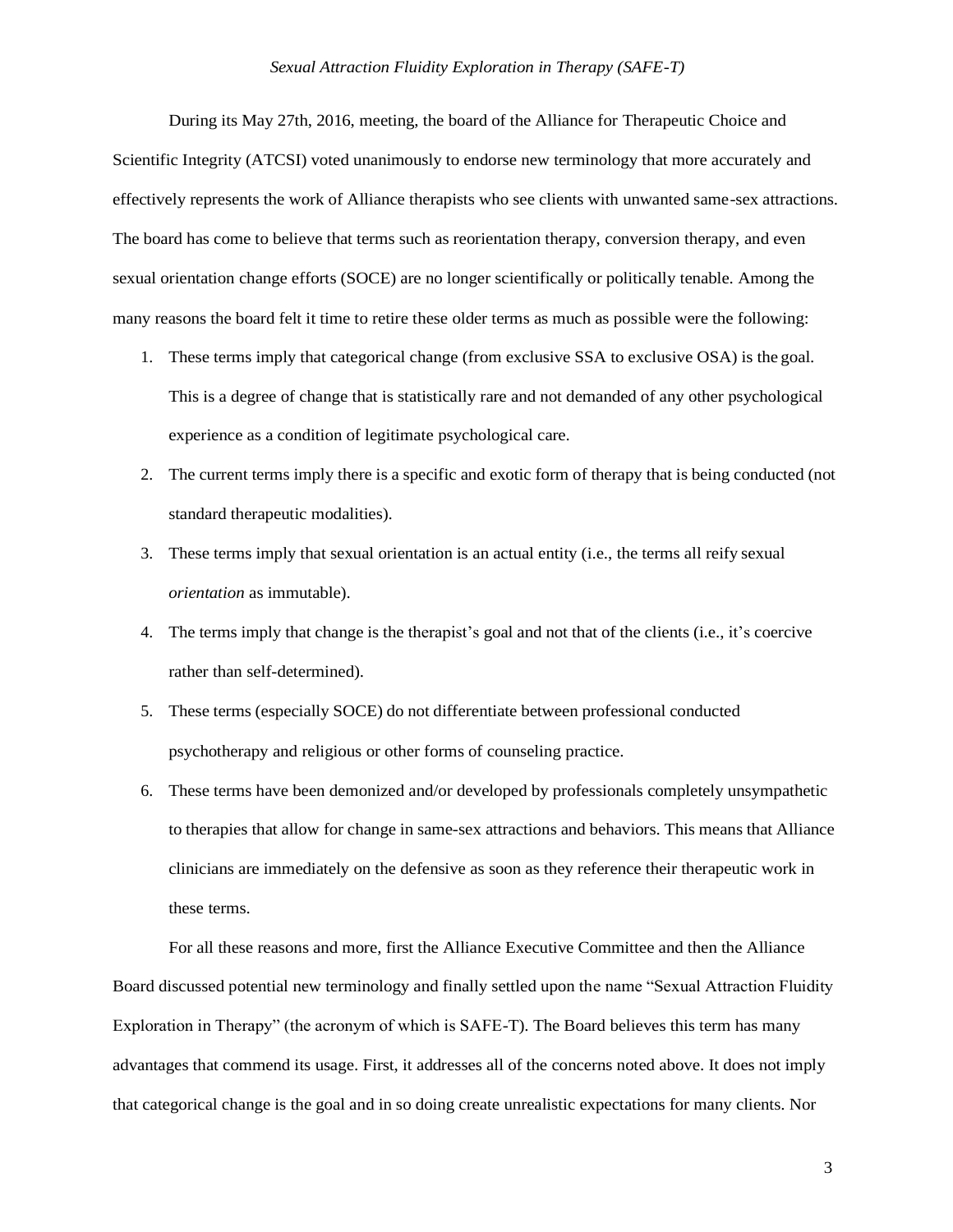does it imply that change which is less than categorical in nature cannot be meaningful and satisfying to clients. It also makes clear that SAFE can occur in any number of mainstream therapeutic modalities. Furthermore, by focusing on sexual attractions, it avoids the implicit assertion that orientation changes or that orientation as an immutable reality even exists. By stressing therapeutic exploration, the new term accurately conveys that the therapist is not being coercive but merely assisting individuals in a clientcentered examination of their sexual attractions. The Board also appreciated the fact that the acronym SAFE-T immediately challenges portrayals of the professional therapy utilized by Alliance clinicians as harmful.

Scientifically, the fluidity of sexual orientation (and, for our purposes, especially same-sex attractions) for many women and men is now beyond question (Diamond & Rosky, 2016; Katz-Wise, 2015; Katz-Wise & Hyde, 2015). The language of SAFE-T highlights this reality and points to human experience that cannot be denied, again without the complicating focus on orientation. The only counterarguments to SAFE-T on fluidity grounds might be that therapy-assisted fluidity has not been proven to occur and such efforts could be harmful. These arguments are much easier to defend against with SAFE-T than when one is trying to defend implications of complete orientation change. First, we know that sexual attraction fluidity occurs in response to relational and environmental contexts, the very factors that therapists routinely address in their work (Manley, Diamond, & van Anders, 2015). Second, there is research in progress to support the occurrence of therapy-assisted sexual attraction fluidity (Santero, Whitehead, & Ballesteros, in press; Pela & Nicolosi, 2016), not to mention a rich history of past research, as good as any research of its era (Phelan, Whitehead, & Sutton, 2009). Finally, recent research on "ex-ex-gays" (e.g., Bradshaw, Dehlin, Crowell, & Bradshaw, 2015; Flentje, Heck, & Cochran, 2013) tells us no more about SAFE-T than research focused on divorced consumers of marital therapy would tell us about its safety and efficacy. While it is reasonable to conclude that more research is needed to better comprehend the extent of therapy-assisted sexual attraction fluidity, denying the potential for such a therapeutic process would seem to be much more a matter of ideological compulsion than it is one of theoretical or scientific implausibility.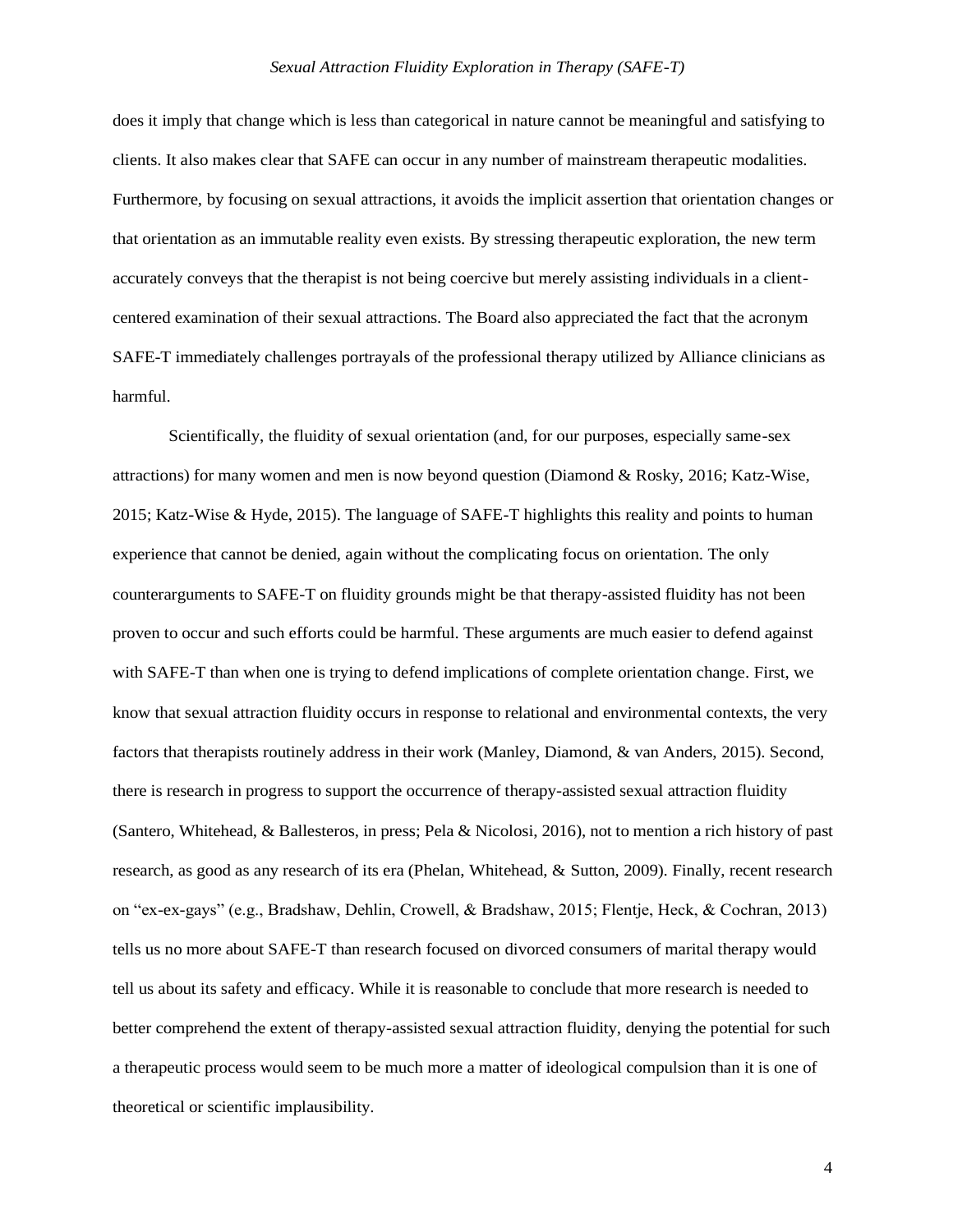Due to all of these important considerations, the ATSCI Board encourages Alliance members and supporters to join them in employing the terminology of SAFE-T in their professional work. One might say, for example, "I practice a cognitive form of SAFE-T" or "I practice SAFE-T from an interpersonal perspective" or "There is no scientific basis for banning any form of SAFE-T" or even "I don't do SOCE, I only practice SAFE-T." Because this term represents what Alliance clinicians actually do in a scientifically accurate and defensible manner, the Board anticipates that the professional interests of these therapists and the public policy interests of supporters will be much better served by SAFE-T.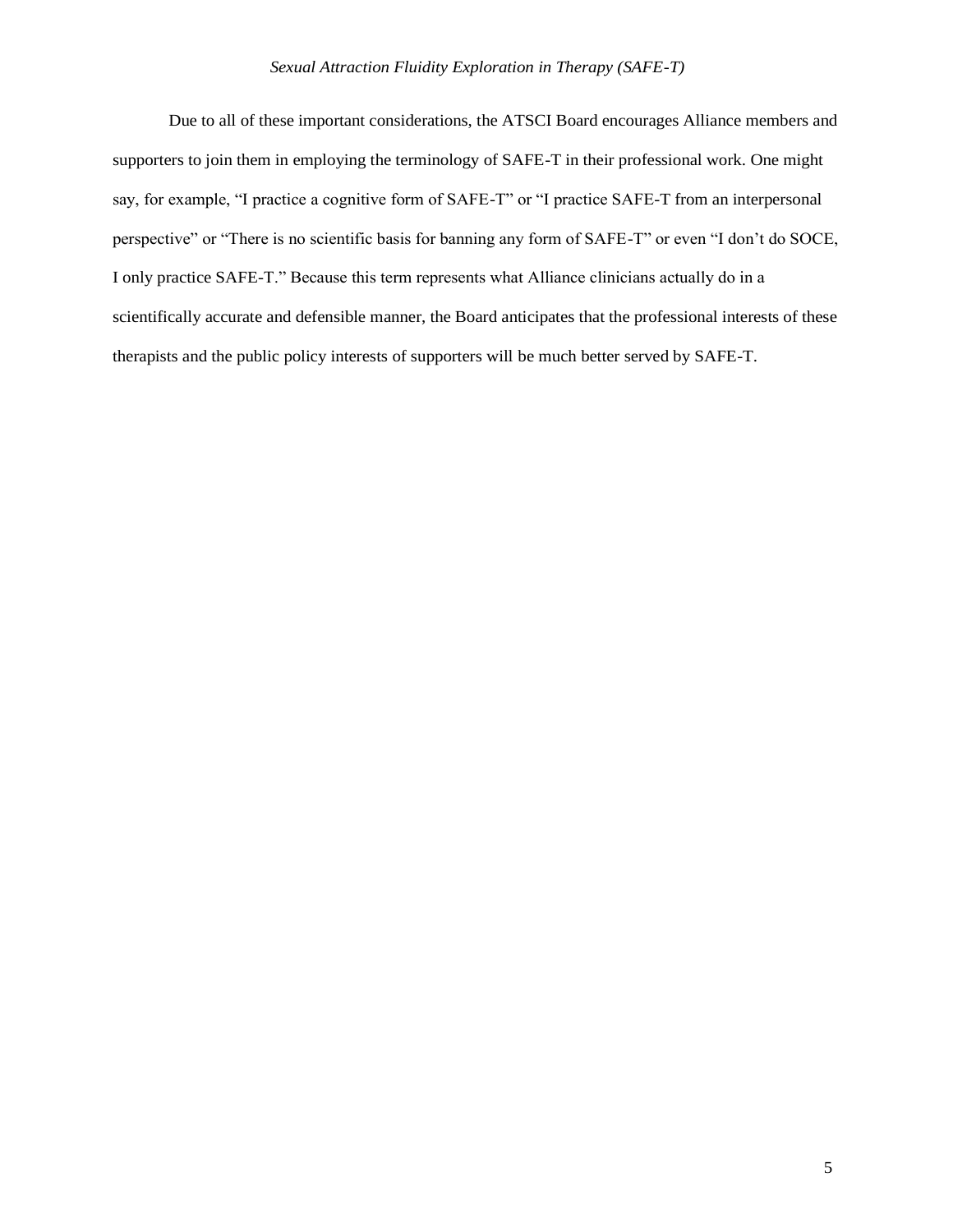## **References**

- Bradshaw, K., Dehlin, J. P., Crowell, K. A., & Bradshaw, W. S. (2014). Sexual orientation change efforts through psychotherapy for LGBQ individuals affiliated with The Church of Jesus Christ of Latter-day Saints. *Journal of Sex & Marital Therapy*. Advance online publication. doi: 10.1080/0092623X.2014.915907
- Diamond, L. M., & Rosky, C. (2016). Scrutinizing immutability: Research on sexual orientation and its role in U.S. legal advocacy for the rights of sexual minorities. *The Journal of Sex Research*. Advance online publication. doi: 10:1080/00224499.2016.1139665
- Flentje, A., Heck, N. C., Cochran, B. N. (2013). Sexual reorientation therapy interventions: Perspectives of ex-ex-gay individuals. *Journal of Gay & Lesbian Mental Health, 17*, 256–277. doi: 10.1080/19359705.2013.773268
- Katz-Wise, S. L. (2015). Sexual fluidity in young adult women and men: Associations with sexual orientation and sexual identity development. *Psychology & Sexuality*, *6*, 189–208. doi: 10.1080/19419899.2013.876445
- Katz-Wise, S. L., & Hyde, J. S. (2015). Sexual fluidity and related attitudes and beliefs among young adults with a same-gender orientation. *Archives of Sexual Behavior*, *44*, 1459–1470. doi: 10.1007/s10508-014-0420-1
- Manley, M. H., Diamond, L. M., & van Anders, S. M. (2015). Polyamory, monoamory, and sexual fluidity: A longitudinal study of identity and sexual trajectories. *Psychology of Sexual Orientation and Gender Diversity, 2*, 168–180. doi: 10.1037/sgd0000107
- Pela, C., & Nicolosi, J. (2016, March). *Clinical outcomes for same-sex attraction distress: Well-being and change.* Paper presented at the Christian Association for Psychological Studies conference, Pasadena, CA.